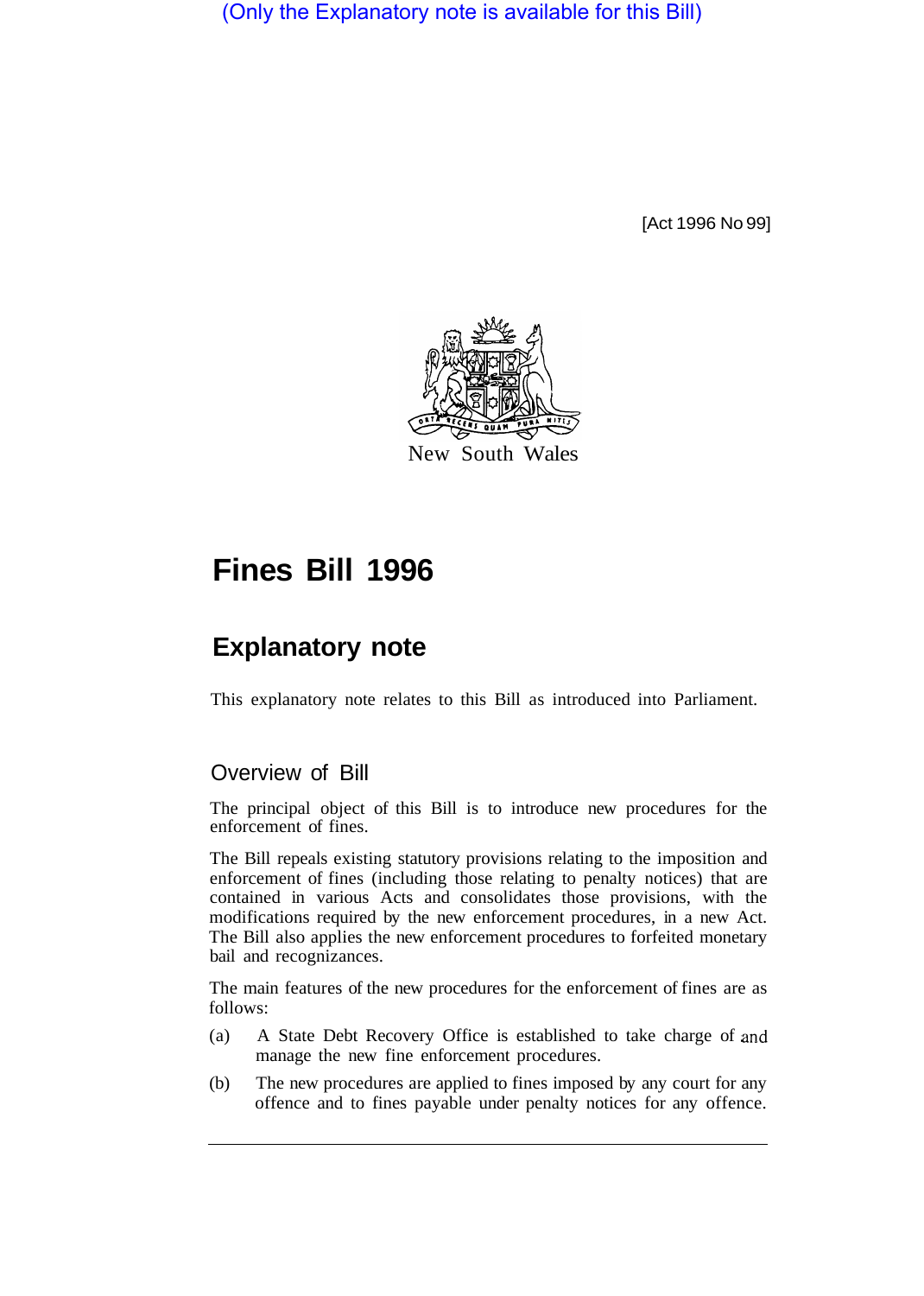Explanatory note

- Fines are to be referred to the State Debt Recovery Office for  $(c)$ enforcement action if they are not paid by their due date. The fine defaulter is notified by that Office of the enforcement action that will be taken if the fine is not paid.
- $(d)$ If the fine is not paid, the Roads and Traffic Authority will suspend or cancel any driver's licence or vehicle registration of the fine defaulter (for both traffic and other offences).
- If enforcement action cannot be taken by the Roads and Traffic  $(e)$ Authority or it is unsuccessful, the State Debt Recovery Office will authorise civil enforcement of the fine (including the seizure of the fine defaulter's property by the Sheriff). defaulter's property.
- $(f)$ If civil enforcement action is not or is unlikely to be successful, a community service order will be served on the fine defaulter.
- If the fine defaulter does not comply with the community service order,  $(g)$ a warrant will be issued (except in the case of children) for the imprisonment of the fine defaulter, either full-time or by way of periodic detention.
- The new procedures will be applied to existing fines but an amnesty  $(h)$ period will be provided to enable fine defaulters to pay their fines before the new procedures are applied.

## Outline of provisions

#### **Part 1 Preliminary**

**Clause 1** sets out the name (also called the short title) of the proposed Act.

**Clause 2** provides for the commencement of the proposed Act on a day or days to be appointed by proclamation.

**Clause 3** defines words and expressions used in the proposed Act.

**Clause 4** defines *fine* so as to include a monetary penalty imposed by a court for an offence or an amount payable under a penalty notice following an order of the State Debt Recovery Office for its enforcement. *Fine* does not include costs or any monetary forfeiture or compensation awarded by a court in criminal proceedings (which may be enforced under the proposed Act as a civil debt).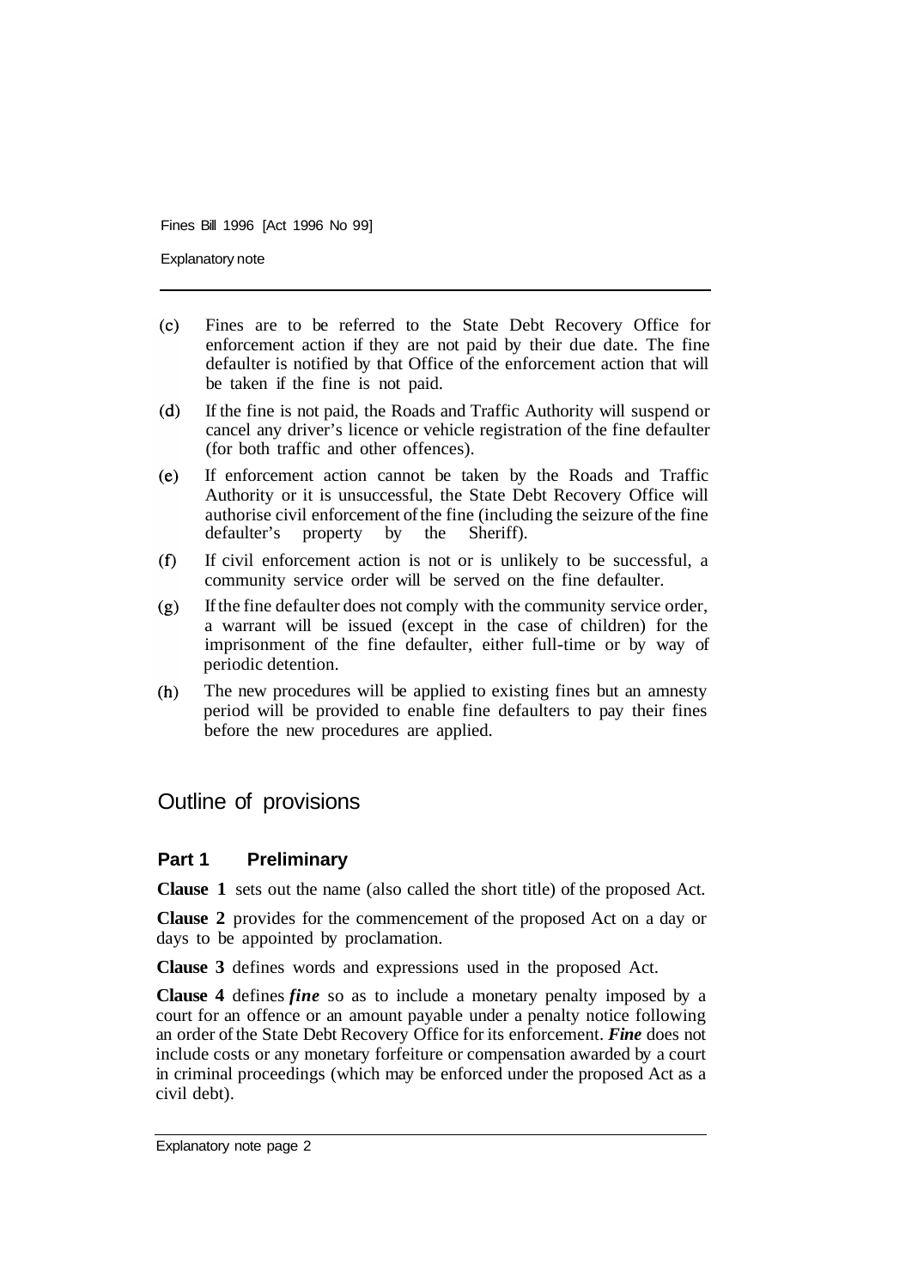Explanatory note

#### **Part 2 Fines imposed by courts**

This Part **(clauses 5-18)** deals with the procedure for payment of court fines and related matters.

- **Means to pay fine.** A court is required to have regard to the means of  $(a)$ the accused when it fixes the amount of a fine.
- **Payment details.** A fine imposed by a court is payable within 28 days  $(b)$ after it is imposed.
- **Notification of fine.** The person on whom the fine is imposed is to be  $(c)$ notified of the fine, the arrangements for payment and the action that may be taken under the proposed Act to enforce the fine.
- $(d)$ **Time to pay.** A court registrar may allow further time to pay the fine on the application of the person.
- **Enforcement order.** If payment of the fine is not made by the due  $(e)$ date, a court fine enforcement order may be made against the person by the State Debt Recovery Office. If the person does not pay the amount (including enforcement costs) within 28 days, enforcement action authorised by the proposed Act may be taken (see Part 4).
- **Withdrawal of enforcement order.** A court fine enforcement order  $(f)$ may be withdrawn if an error has been made.

#### **Part 3 Penalty notices**

This Part **(clauses 19-56)** deals with penalty notice procedures and related matters. The procedure is as follows:

- (a) **Breach of statutory provision.** A person is alleged to have committed an offence under a statutory provision for which a penalty notice may be issued (see Division 2 and Schedule 1).
- (b) **Issue of penalty notice.** A penalty notice is issued under the relevant statutory provision. The notice requires payment of a specified monetary penalty, unless the person alleged to have committed the offence elects to have the matter dealt with by a court (see Division 2 and Schedule 1).
- (c) **Penalty reminder notice.** If the penalty is not paid, a penalty reminder notice is issued. The person who is alleged to have committed the offence may elect to have the matter dealt with by a court (see Division 3).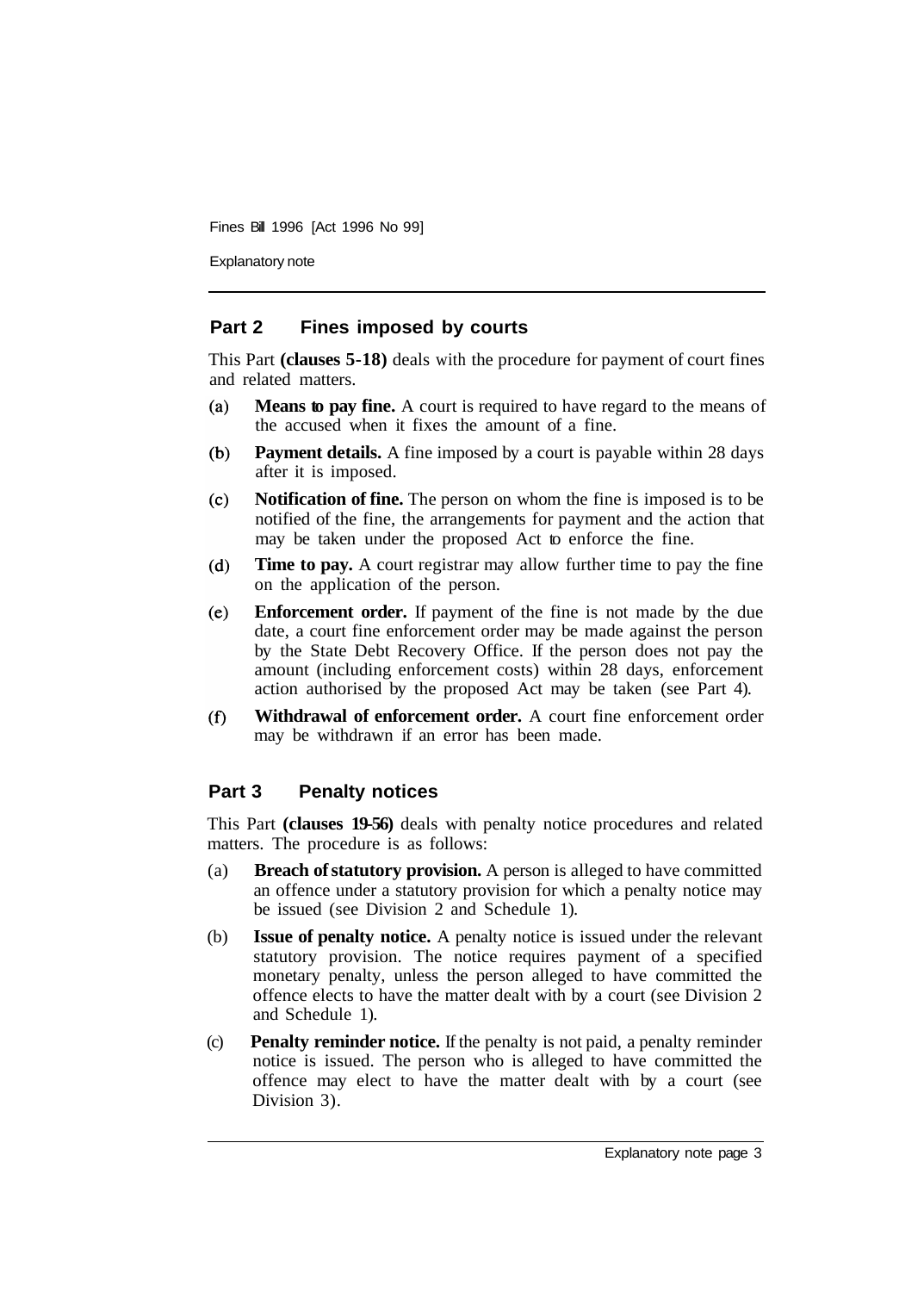Explanatory note

- (d) **Enforcement order.** If payment of the specified monetary penalty is not made and the person does not elect to have the matter dealt with by a court, a penalty notice enforcement order may be made against the person (see Division 4). If the person does not pay the amount (including enforcement costs) within 28 days, enforcement action authorised by this Act may be taken in the same way as action may be taken for the enforcement of a fine imposed on a person after a court hearing for the offence (see Part 4).
- (e) **Withdrawal of enforcement order.** A penalty notice enforcement order may be withdrawn if an error has been made (see Division 4).
- (f) **Annulment of enforcement order.** A penalty notice enforcement order may, on application, be annulled by the State Debt Recovery Office or, if the Office refuses the application, by a Local Court. If the order is annulled, the alleged offence may be heard and determined by the Local Court (see Division 5).

## **Part 4 Fine enforcement action**

This Part **(clauses 57-104)** deals with the action to be taken for the enforcement of fines. The procedure is as follows:

- $(a)$ **Service of fine enforcement order.** Notice of the fine enforcement order is served on the fine defaulter and the fine defaulter is notified that if payment is not made enforcement action will be taken.
- $(b)$ **Driver's licence or vehicle registration suspension or cancellation.**  If the fine is not paid within the period specified, the Roads and Traffic Authority suspends any driver's licence, and may cancel any vehicle registration, of the fine defaulter. If the driver's licence of the fine defaulter is suspended and the fine remains unpaid for 6 months, the Roads and Traffic Authority cancels that driver's licence.
- **Civil enforcement.** If the fine defaulter does not have a driver's  $(c)$ licence or a registered vehicle or the fine remains unpaid after 6 months, civil action is taken to enforce the fine, namely, a property seizure order, a garnishee order or the registration of a charge on land owned by the fine defaulter.
- $(d)$ **Community service order.** If civil enforcement action is not successful, a community service order is served on the fine defaulter.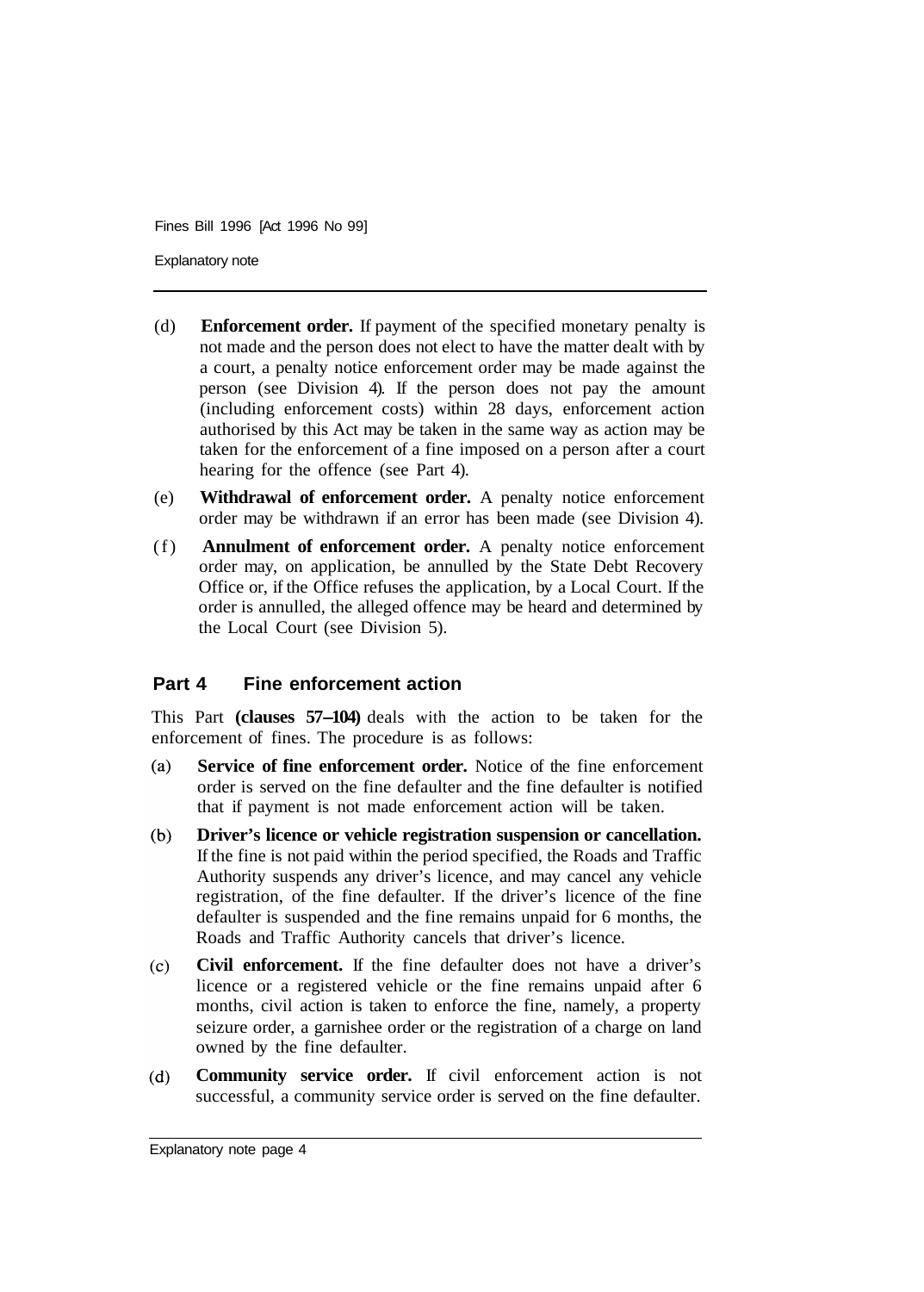Explanatory note

- (e) **Imprisonment if failure to comply with community service order.** If the fine defaulter does not comply with the community service order, a warrant of commitment is issued to a police officer for the imprisonment of the fine defaulter (except in the case of children). The fine defaulter may apply to serve that period of imprisonment by way of periodic detention.
- (f) **Fines payable by corporations.** The procedures for fine enforcement (other than community service orders and imprisonment) apply to fines payable by corporations.

#### **Part 5 Reciprocal enforcement of fines against bodies corporate**

This Part **(clauses 105-108)** transfers from the *Criminal Procedure Act 1984*  uniform State and Territory provisions relating to the reciprocal enforcement of fines imposed on bodies corporate.

## **Part 6 Civil enforcement—costs and other payments**

This Part **(clauses 109 and 110)** deals with the enforcement of costs, forfeiture, compensation and similar orders in connection with criminal proceedings. It applies the same enforcement procedures as those that apply to the enforcement of judgment debts in civil proceedings.

## **Part 7 Enforcement of monetary bail or recognizances**

This Part **(clauses 111 and 112)** deals with the forfeiture of bail and recognizances. It applies the enforcement procedures for fines to the enforcement of forfeited monetary bail and recognizances.

## **Part 8 State Debt Recovery Office**

This Part **(clauses 113-118)** deals with the establishment, functions and management of the State Debt Recovery Office. The Office is established as a corporation under the control of a Director. In addition to its functions in connection with the management of the new fine enforcement procedures, the Office has functions in connection with the collection of other Crown debts. Police officers and government agencies and utilities will be required to provide the office with available information about the criminal record, address or assets of a fine defaulter for the purposes of fine enforcement.